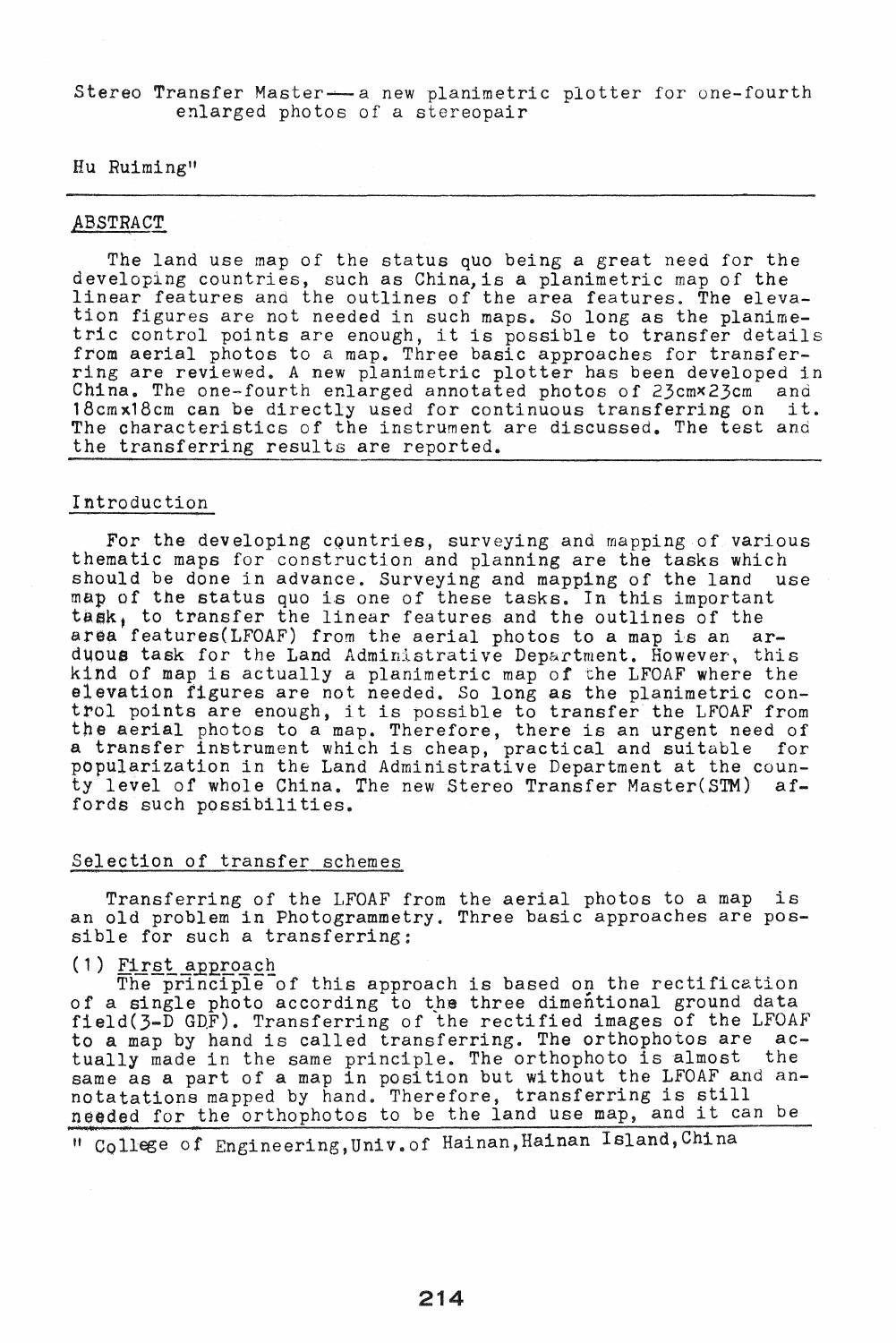done according to the images. Usually, the land use map should be extracted yet from the orthoohoto transferred.

In the past decades, the single projector introduced by the iet Union in the late fifties was used mostly in China for Soviet Union in the late fifties was used mostly in China for<br>transferring in zones according to the 3-D GDF such as at least transferring in zones according to the 3-D GDF such as at six 3-D control points per photo on the manuscript and the contour lines on the aerial photos produced by a paper-print plotter  $--STD-2.$ 

However, since the mid-seventies, the format of the a e rial photos in China has been gradually changed from 18cmx18cm to the international format  $23cm\overline{x}23cm$ ; the scale of the national b a s e map has been changed from 1 :50,000 to 1 :10,000 and the scales of the aerial photos are equal to  $1:30,000-1:36,000$  accordingly. The annotated photos are usually enlarged 3--3.6 times for facilitating the field annotation, then the format of the enlarged photos will be of the size from 69cmx69cm to 83cmx83cm. In production the photos of 23cmx23cm are usually divided into four parts in enlargement, the format of each part can reach the size of  $\frac{1}{4}9$ cm $x$ 49cm. Each part of the photos will be annotated and transferred seperately. However, the existing transfer instruments, such as the single projector and etc., are impossible or inconvenient to transfer such a big photo divided into four parts. In addition<br>, it is necessary to have the 3-D GDF mentioned above, before the transferring can be started.

nsierring can be started.<br>The orthophotos are possible for transferring, but it is still a problem of economy. It is difficult to imagine that the orthophotos can be popularized transferring in the developing countries, such as China in the near future.

In this approach, the land use map of the status quo should be extracted from the manuscript or from the orthophoto.<br>(2) Second approach. The principle of this approach is based on the radial-line

The principle of this approach is based on the radial-line method which needs only the 2-D control.

About four decades ago, two transfer instruments had been developed in Britain and USA. They were called the Radial Planimetric Plotter(RPP) and tbe Radial Line Plotter(RLP) respectively. They were almost the same. Ther were no market for these instruments in China so far. In addition, they are imposs{ble to transfer the enlarged photos now. However, such instruments still have some outstanding advantages, such as the 3-D GDF, topograpgic maps, elevation figures and contour lines are not needed for transferring. On the other hand, the land use map of·the status quo can be obtained directly in one operation. ruments had been de<br>the Radial Planime-<br>(RLP) respectively<br>t for these instru<br>impossible to trans<br>struments still hav<br>GDF, topograpgic<br>not needed for<br>map of the status<br>with the status<br>with the status<br>map and in the ste<br>sys

## (3) Third approach

Infra approach.<br>The principle of this approach is based on the superimposition of a facet, if it is identifiable on the map and in the stereo model by an optical ZOOM and deformation system. Such an BU. perimposition can solve perspective rectification of the facet on the photo and the affine rectification of the facet on the ground,<br>then the transferring is followed facet by facet. However, the then the transferring is followed facet by facet. However, the extraction of the LFOAF from the topographic map is needed. Such extraction of the LFOAF from the topographic map is needed. instruments have been developed in Italy and USA. They are called Stereo Facet Plotter(SFP) and Stereo ZOOM Transfer Scope(SZTS) respectively. However, the accuracy of the transfer depends on the accuracy of the superimposition of the facet, ie the amount of the outstanding points for the superimposition and roughness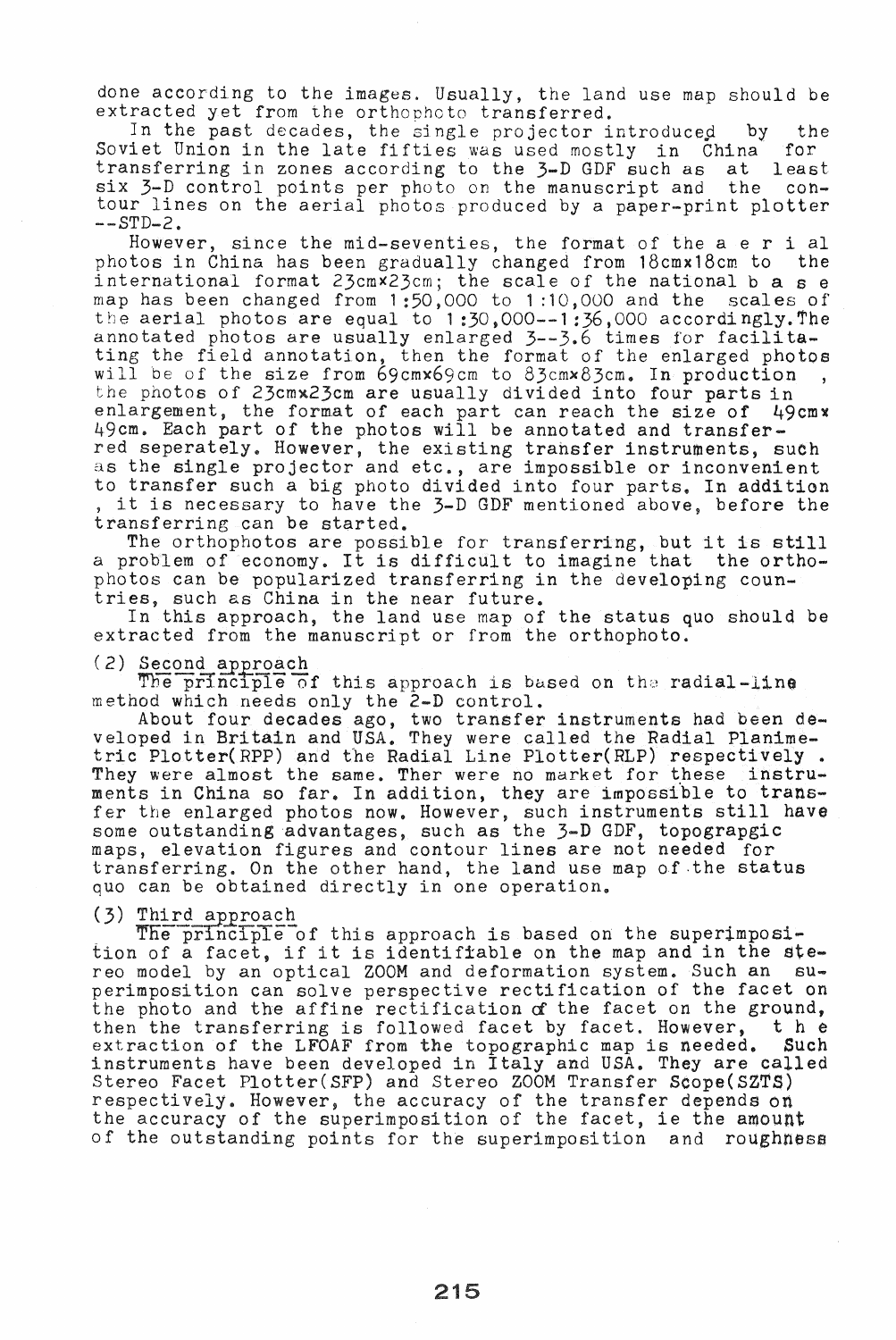of the terrain. In addition, the enlarged photos are inconvenient or impossible for these instruments too, and the price is still much too high for popularization in the developing countries, such as China.

Therefore, the one-fourth enlarged photos are inconvenient or impossible to be processed directly by all existing transfer instruments so far.

The new STM belongs to the second approach. Transferring from<br>the one-fourth enlarged annotated photos, format up to 49cmx49cm the one-fourth enlarged annotated photos, format up to 49cmx49cm,<br>, the planimetric map of scale 1:10,000, can be done continuously and directly, without the requirement of the 3-D GDF, such as topograpgic maps, elevation figures and contour lines,for transferring in zones, slits, patches or facets.

The outstanding advantages of the STM are simple in structure, easy in operation, low in price, needless to have the 3-D GDF and to extract the LFOAF from the topograpgic map transferred.

## Principles of the STM

The STM has been developed on the basis of the *RPP.* The principle of the STM is also based on the radial-line method./1/,/2/

As is known, the forward intersection has a dead area near As is known, the forward intersection has a dead area hear<br>the photo base. According to the analyses, if the relief is larger than ~5m, the method used in *RPP* for transferring of the dead area is not allowed /2/. The errors of intersecting points from the false photo-centers will exceed the tolerance due to the enlarged photos used. A graphic-analytical transfer method for the dead area(GATMDA) is introduced/3/. The 3-D GDF are also not necessary for the GATMDA. The accuracy of the GATMDA depends on the size of the dead area which are rather small in the STM, such as 22mmxB for the principle points to be the radial centers and 14mmxB for the nadir points to be the radial centers, where <br>B is the model base, and is equal to the distance between the B is the model base, and is equal to the distance between the<br>two sliding linkages on the ends of the parallel bar minus the two sliding linkages on the ends of the parallel bar minus t h e distance between the two radial centers. Therefore, the GATMDA is specially suited for cooperating with the STM' for transferring of the dead areas.

The corrections of the GATMDA can be calculated as follows;

$$
r_{R_{i}} = r_{R_{i}} - \frac{r_{R_{i}}}{r_{L_{i}} \cdot \cos \theta_{L_{i}} + r_{R_{i}} \cdot \cos \theta_{R_{i}} \cdot B}
$$
\n
$$
r_{L_{i}} = r_{L_{i}} - \frac{r_{L_{i}}}{r_{L_{i}} \cdot \cos \theta_{L_{i}} + r_{R_{i}} \cdot \cos \theta_{R_{i}} \cdot B}
$$
\n(1)

where  $r_{L_i}$ ,  $r_{R_i}$ --- the distance between the ith pair of the homologues and the radial centers in the left and right photos respectively

 $\theta_{L_i}$ ,  $\theta_{R_i}$  --- the angles between the two radials  $r_{L_i}$ ,  $r_{R_i}$ 

and the photo base respectively<br>B--- model base

$$
\Delta r_{L_i}, \Delta r_{R_i} \text{--- the corrections of the radicals } r_{L_i}, r_{R_i} \text{ respectively.}
$$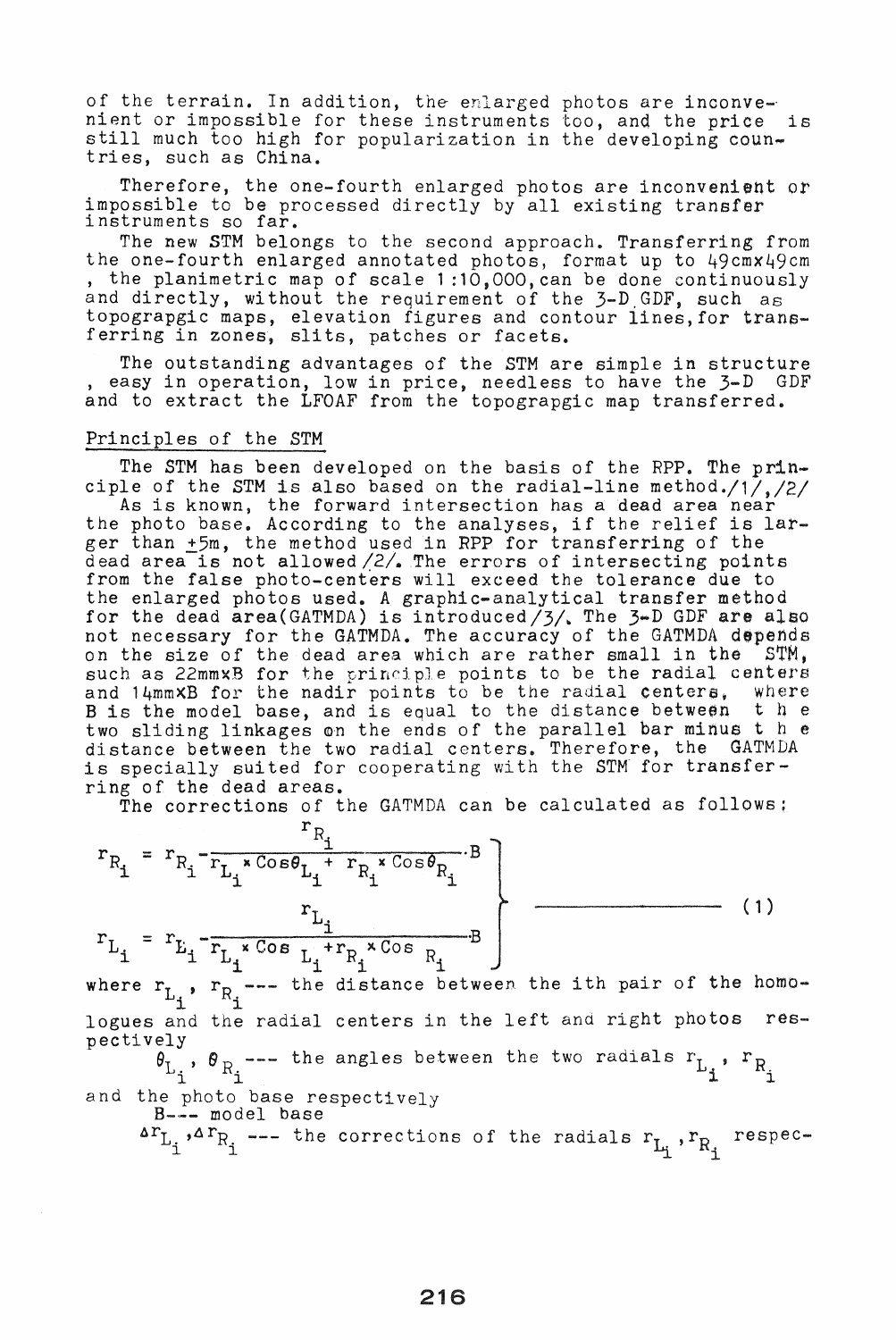tively and "+" stands for the correction towards the center,"-" stands for the correction away from the center.

After correction, the position of the ith pair of the homologues are determined twice. The mean position is taken as the gues are determined twice. The mean position is taken as the<br>most probable position. However, if the discrepancy of the two most probable position. However, if the discrepancy of the two positions which is nearer to the radial center can be taken as the final intersecting point, ie only one correction is enough.

## Composition of the 5TH and its features

The STM is' composed of the same four parts as in the *RPP:* the base plate; the parallel-motion linkages(double parallelogram) ( PML or DP); the parallel bar(PB) and the drawing head(DH); t h  $\theta$ photo-tables(PT) and their supporting plates; the optical stereo observation system(OSOS). Moreover, the STM has been brought forward some new ideas and improvements in the format of the photo-tables; the way of intersection; the structure of the radial arm; the four movable pillars for supporting the horizontal moving parts; the OSOS; the GATMDA and etc. The main structures and the features will be explained in the following sections.

## (1) Photo-tables for one-fourth enlarged annotated photos

Each photo-table of such a big format should be cut off by three-fourths of it. The design.df the photo-tables is shown in Fig. 1.



Fig.1 The photo-tables of ond-fourth enlarged photos

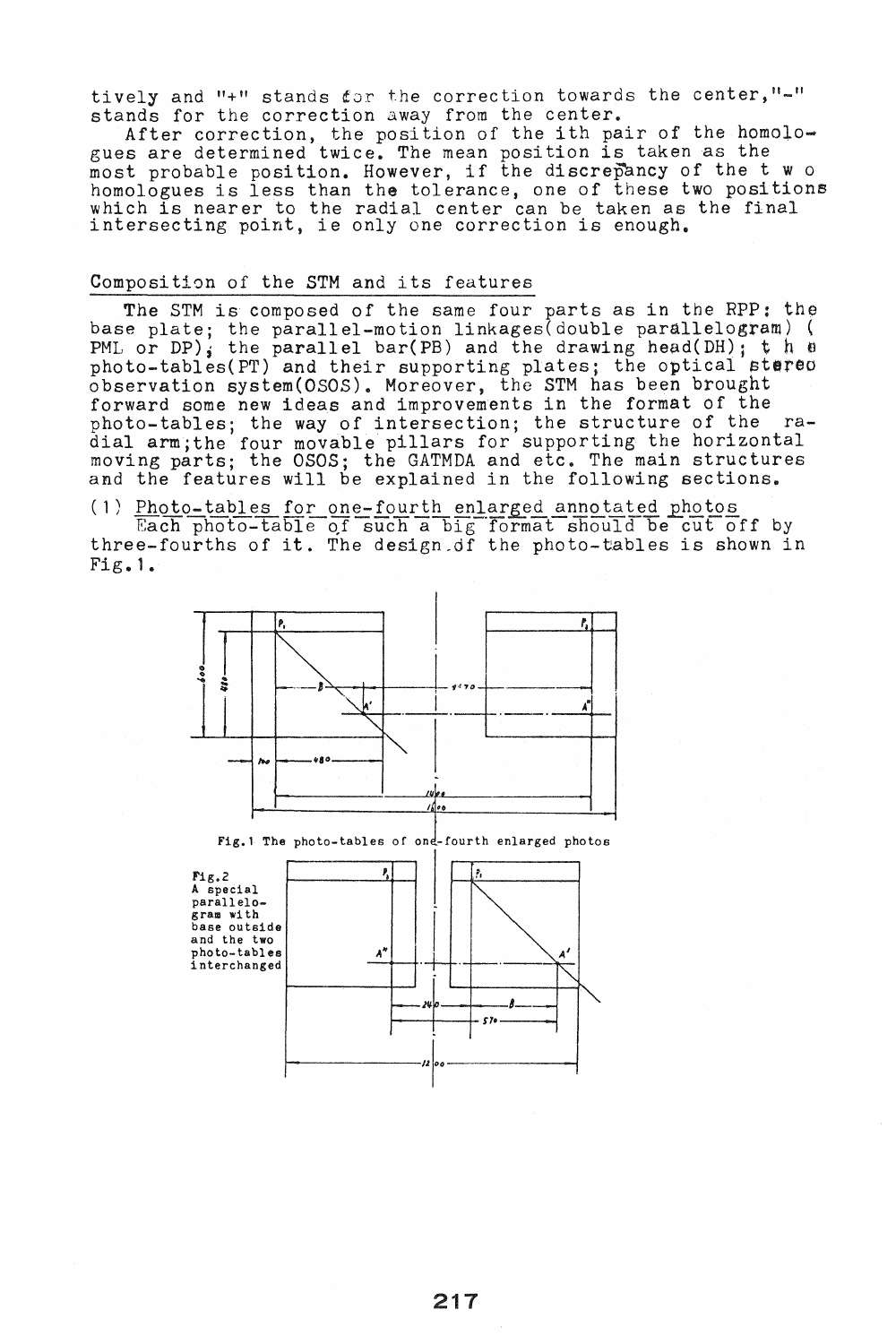(2) Way of intersection

The width of the two radial centers will be at least equal to two times of the radial arm plus two halves of the photos, ie 2360 mm. A special parallelogram with base outside and photo-tables interchanged are adopted for intersection. Therefore, the dimension of the STM is reduced from 2360 to 1200mm as shown in Fig.2.

(3) <u>Structure of the radial arm(RA)</u><br>The structure for supporting the cantilever radial arm *(CRA )* and the weight of the CRA itself are two thorny problems in the and the weight of the CRA Itsell are two thorny problems in the STM. The bending moment of the CRA at its pivot is proportional to its length and weight. In order to simplify the structure of the pivot of the CRA, a hooked ball bearing is mounted on the CRA the proot of the tha, a hooked bail bearing is mounted on the than<br>near its gravity center. The ball bearing runs on a hanged cylin-<br>drical bearing rod under the supporting plate of the photo-table as shown in Fig. 3.  $\frac{1 - \text{radial index}}{1 - \text{radial index}}$ 



# Fig.3 The structure of the *RA* 5-hanged cylin.<br>dric bearing develops and the *state of* the dric bearing

The bearing rod supports the most weight of  $\frac{u_1}{v_1}$ the CRA. Thus, bending moment of the CRA 6-radial arm is eliminated. An optimum gravity equilibrium 7-pivot of the of the RA is reached. Therefore, the silk radial center thread or any other thread with the brightest colors which you feel best can be used as the radial index 11ne (RIL),because it does not suffer the pulling force any more now. (RIL), because it does not suffer the pulling force any more now.<br>To pull it to be a straight line is enough. Therfore, the intersecting point of the RIL observed under the stereoscopic vision is quite clear and confortable. Hence the accuracy of observation and the operational efficiency can be raised obviously. In addiand the operational efficiency can be raised obviously. In deal itself. When the parallel bar moves near the pivots, the opera-<br>tional force will increase, if the direction of movement is per-<br>pendicular to one of the *RA*.

# (4) Four movable pillars supporting the PML or DP, PB and DH

The four movable pillars are well distributed under the PML, PB and DH. The height of each movable pillars can be adjusted in order to make the loci of the PML, PB and the DH to be in their own horizontal planes respectively, and to avoid the twisting of these thin and long arms which will influence the parallelism of the PE during operation.

## (5) Optical Stereo Observation System( OSOS )

ere are some shortcomings in the RPP and the RLP, such as the long sight line of observation causing fatigue in observation<br>and inconvenience in adjusting the optical parts of the *RPP* and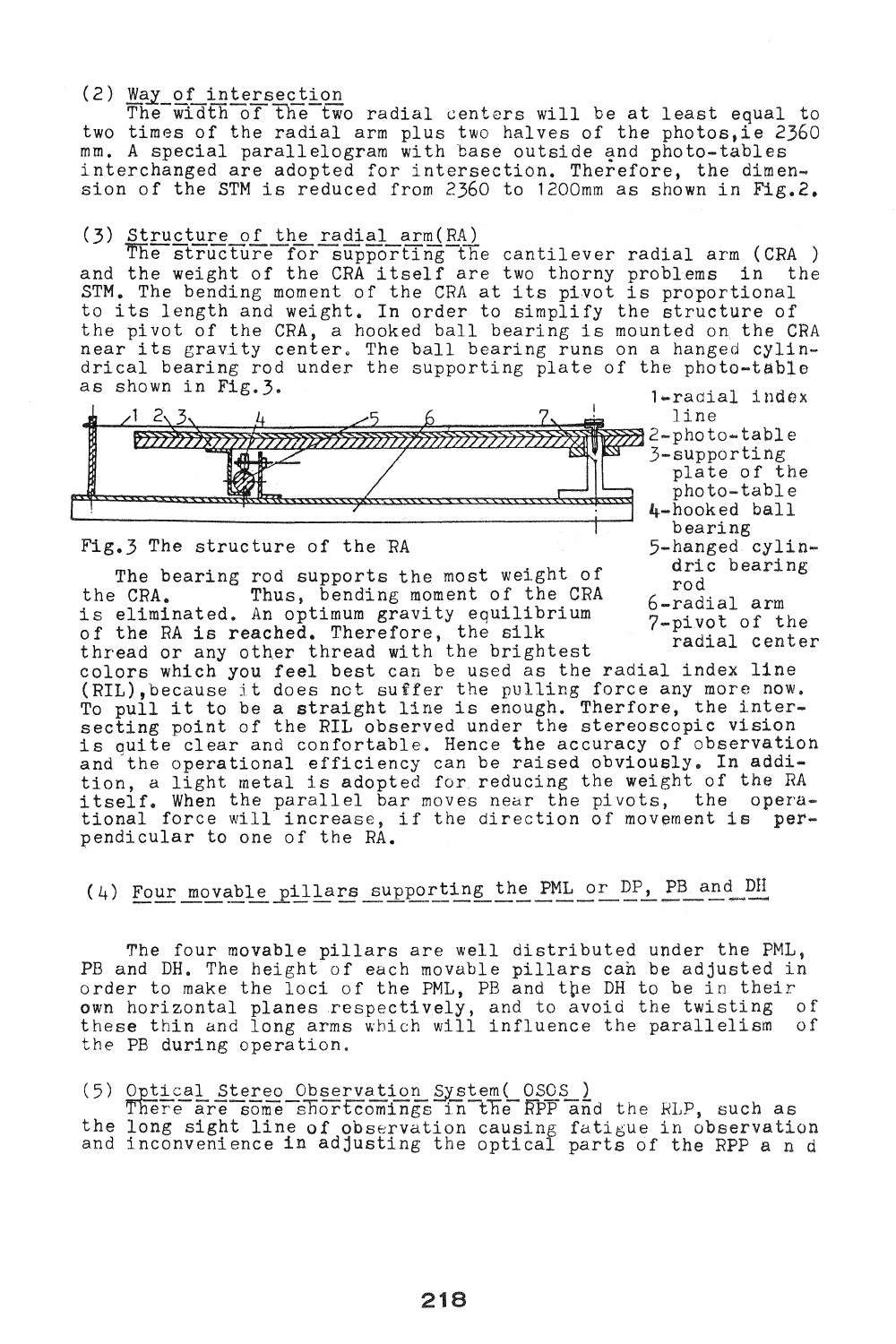+40mm respectively --the whole *OSCS* is mounted on a carriage which can be moved along the x-direction, ie the fields of view can be moved in the x-di-

- --the diameter of the field of view is equal to 150mm, the ranges of the four movements:  $x, y, p_x, p_y$  are:  $\pm$ 240mm,  $\pm$ 240mm,  $\pm$ 112mm and
- correct view --the enlargement of the OSOS is equal to 1<sup>x</sup>, the enlargement of the photos is equal to 3 -3.6<sup>x</sup>. Therefore, the total enlargement of the *0505* relative to the original photos is equal to 3 -3.6<sup>x</sup>
- The following features of the 0505 may be mentioned: --the two optical trains are interchanged for satisfying the base outside and the two photos interchanged in order to obtaih the



the RLP. A new OSOS has been designed for the STM. A microscopic system with the enlargement of one time is adopted. The field of view of the OSOS can have four movements:  $x, y, p_y, p_y$  relative to the two photo-tables. Any pair of the homologues in the photos of the stereo pair can be moved to the centers of the fields *ot* view of the 080S by the four movements combined. The sight line of the 0505 of the book by the four-movements combined: the Signe fine of the focal plane of the objective up to 4.7 degrees in x-direction. Thus the optimum stereo observation condition can be reached and the Uneven model deformation can be eliminated during interpretation /4/. Therefore, the clear, comfortable, convenient and optimum stereo vision can be realized. The schematic drawing of the 0505 is shown in Fig.4.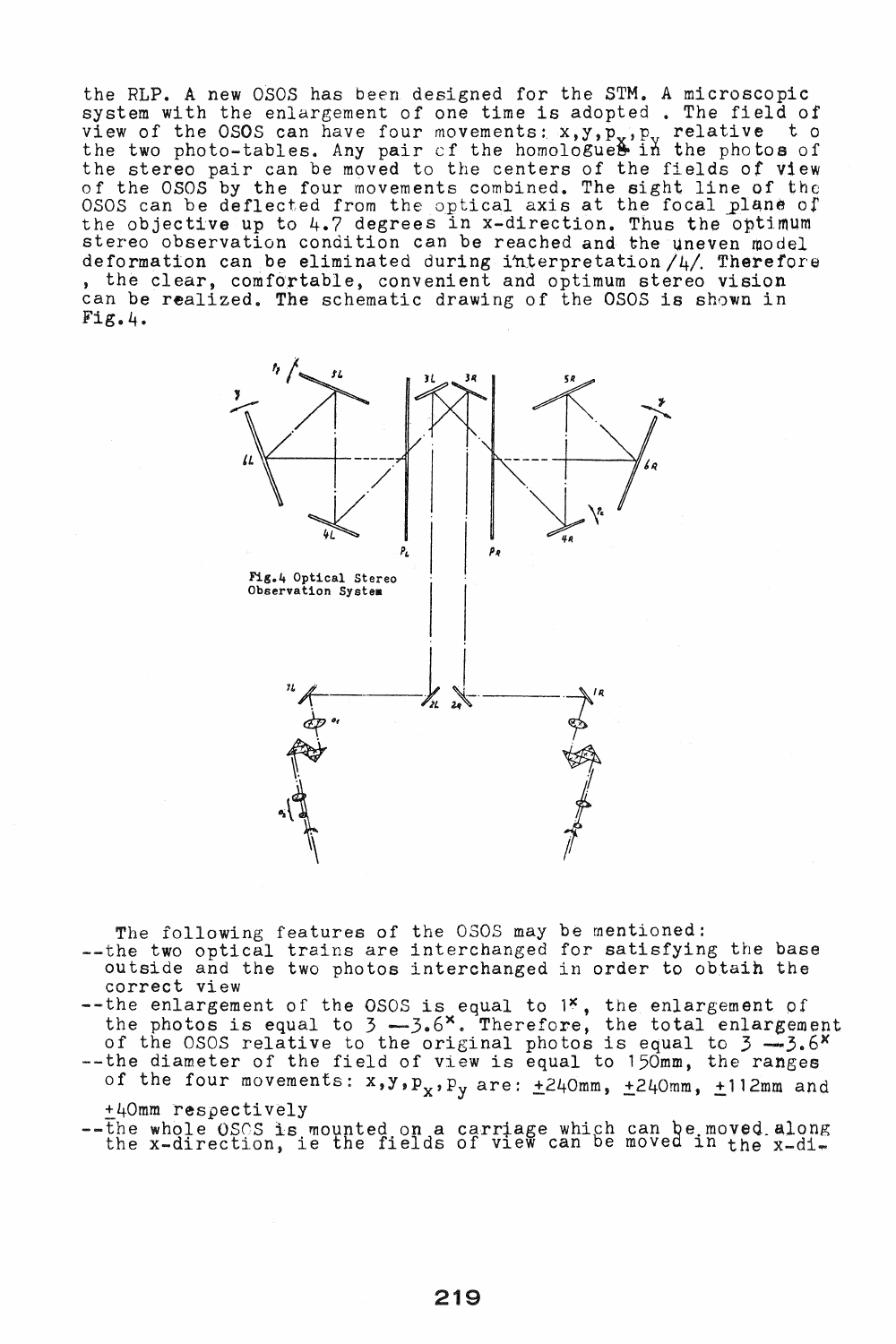rection relative to the photo-tables

--the other three movements  $y, p_y, p_y$  are realized by the deflection of the mirrors in the  $0.5^{\text{x}}0.5^{\text{y}}$  respectively. Thus the precision guides for linear movements are saved

- $-$ -an eccentric eyepiece tube( EET ) is designed for the optimum stereo vision condition. The sight line is deflected from the optical axis at the focal plane of the objective up to 4.7 de~ grees. Each of the EET can be rotated round its optical axis of the objective
- $-$ all the four movements:x,y,p, p, can be controlled by the left air the four movements:  $x, y, p_y, p_z$  can be controlled by the fertersecting point , while the intersecting point is controlled by the right hand in operation.

# (6) Considerations of human engineering in designing

<u>consideractions of human engineering in designing</u><br>The sight line of the OSOS is equal to 20 degrees of depression angle which is approximately the optimum angle, because it<br>makes one in a more natural relaxing state with less fatigue in makes one in a more natural relaxing state with less fatigue operation.

A tracking ball is attached by the drawing head for tracking of the intersecting point by the free hand control with the right hand. It makes the tracking more natural and smooth. On the other hand, the intersecting point can be tracked\_by the fields of view of the 0SOS with the left hand so that the intersecting can always be in the centers of the fields of view by the four movements: $x, y, p_y, p_y$  combined. Usually,  $p_y$  should be removed at all times and  $p_{y}$  can be removed when it is larger than a certain  $\frac{a_{\text{II}}}{a_{\text{moun}}}$  amount, eg  $5$ mm.

The direction of the free hand movement of the right hand should be coincident with the direction of the visual movement of the intersecting point image in the OSOS. Therefore, the OSOS should be designed such that the image in the OSOS should be upright.

(7) Transferring of the dead area<br> When the relief of the terrain exceeds the tolerance, ie  $\pm 5m$ ,<br>, then the GATMDA should be used for transferring/3/. Provisions for displacing a fixed distance in the y-direction on both sides of the photo-tables have been made for transferring of the dead area in the area of smooth terrain only in this STM.

## Preparation of the enlarged photos

aracion of the entarged photos<br>The STM is designed mainly for transferring of the one-fourth enlarged photos of format 23cmx23cm. In order to transfer the other format photos, eg 18cmx18cm, the enlargement coefficient (EC) of the photos has to be considered such that the overlapping area of the photos with different format should be in the same range as that of the photo of format 23cmx23cm is. The EC can be calculated as follows:

$$
\beta_{\text{v}} = \frac{168}{b + \Delta p_{\text{max}}} \tag{2}
$$

## $\omega_{\text{m1n}}$

where  $\beta_{\rm v}$ --the EC calculated according to the structural parameters of the *050S.*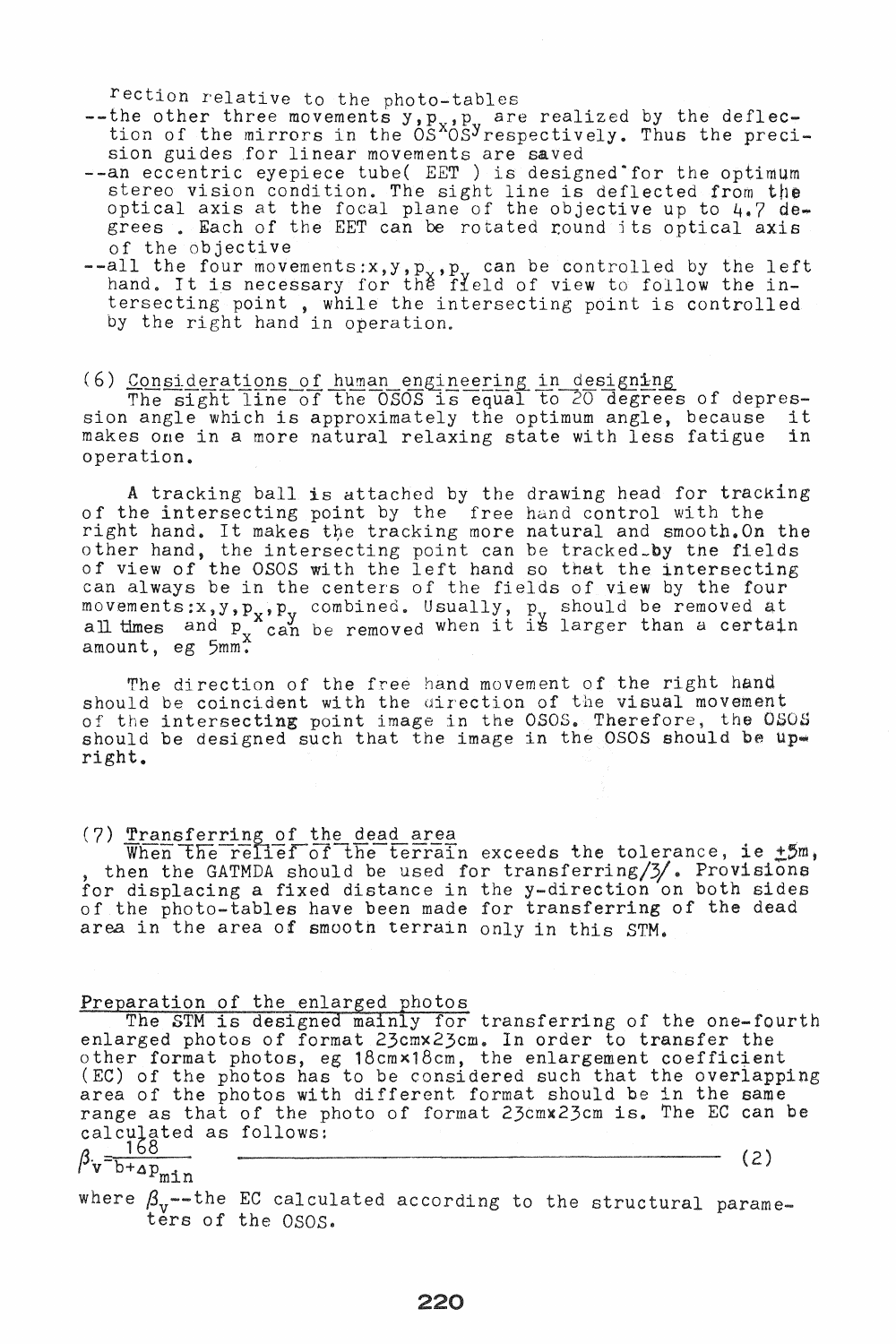,----------------------(3) I f ~ v < H' then ~ = <sup>~</sup>

If  $\beta_v > \frac{m}{M}$ , then  $\beta = \beta_v$  $\overline{\phantom{a}}(t)$ 

where  $\beta$  -actual EC

b--photo base of the original photo m--denominator of the photo scale M-denominator of the manuscript

M—denominator of the manuscript<br>Ap<sub>min</sub>—p<sub>x</sub>differences of two points situated in the lowest and the average height on the ground. This is always a negative value.

## Testing results

In order to test the accuracy of the transferred maps and the stability of the STM, this STM has been tested by the Testing Center of the Soil Investigation, Hubei Province, China in a period of about one year. The results obtained are reported as follows:

(1) <u>A Grid Test of 25 points</u>

After the Grid orientation and scale adjusting, the RMSE of the Grid with  $25$  points transferred is obtained:

 $m = 0.44$ mm where the errors of the Grid itself are included.

| pairs | No. of Max. relative<br>stereo height differences check<br>$\Delta$ h <sub>max</sub><br>$\lfloor m \rfloor$ | No. of RMSE<br>$points$ (mm) |  | Remarks                                                                                                                                                         |
|-------|-------------------------------------------------------------------------------------------------------------|------------------------------|--|-----------------------------------------------------------------------------------------------------------------------------------------------------------------|
|       | 400                                                                                                         | 50                           |  | 0.94 The errors of the maps ob-<br>tained by the Surveying<br>0.75 and Mapping Department on<br>$\lnot$ the Precision Stereoplotter<br>$\big 0.66$ are included |
|       | 1.00                                                                                                        | 30                           |  |                                                                                                                                                                 |
|       | 200                                                                                                         | 30                           |  |                                                                                                                                                                 |

It is obvious that the results have satisfied. the Technical Regulations of such a special task.

## Conclusion

This paper attempts to explain the practical significance of ints paper attempts to explain the practical<br>designing such an instrument and its features.

The testing results have shown that the accuracy of the LFOAF transferred has satisfied the designing requirements.

The STM can solve the transferring tasks of the one-fourth enlarged photos directly which is inconvenient or impossible to be solved in all existing transfer instruments directly so far. ln solved in all existing transier instruments directly extructures,